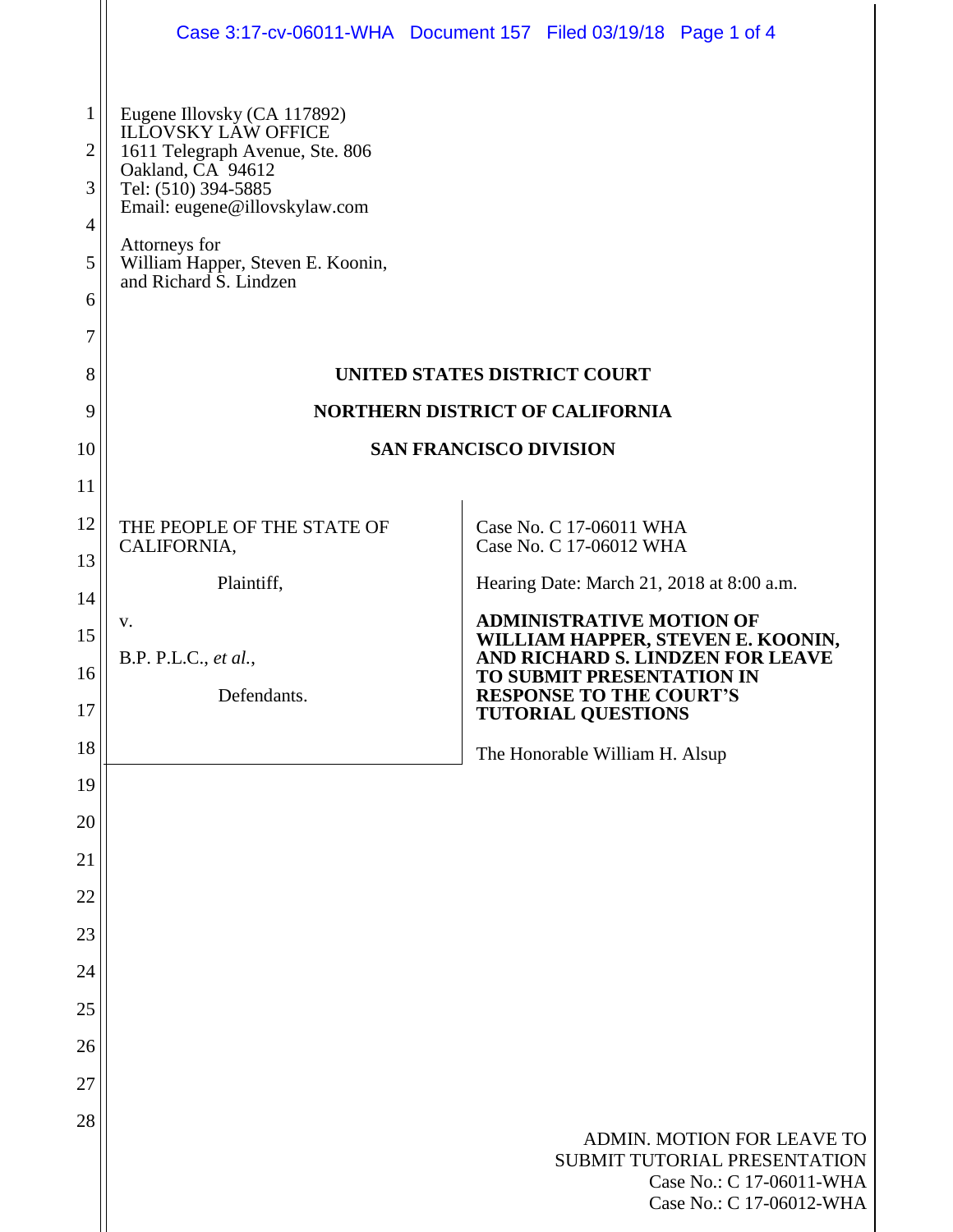1 2 3 4 5 6 The Court has invited a tutorial on global warming and climate change, which is set to occur March 21, 2018. The Court also identified specific questions to be addressed at the tutorial. Pursuant to Civil L.R. 7-11, Professors William Happer, Steven E. Koonin, and Richard S. Lindzen respectfully ask the Court to accept their presentation (attached to this motion as Exhibit A) in response to the Court's questions. The professors would be honored to participate directly in the tutorial if the Court desires.

7

## *A. Identity of the Filing Parties*

8 9 10 11 12 13 14 15 16 17 18 19 20 21 22 The professors are accomplished and well-credentialed scientists. William Happer is the Cyrus Fogg Bracket Professor of Physics Emeritus at Princeton University. Dr. Happer also has extensive experience advising the government on energy research and policy, having served President George H.W. Bush's administration as the director of energy research in the Department of Energy. Steven E. Koonin is the founding director of New York University's Center for Urban Science and Progress. Dr. Koonin previously served as the second Under Secretary for Science at the U.S. Department of Energy in President Barack Obama's administration. In this role, Dr. Koonin oversaw science, energy, and security activities. Richard S. Lindzen is a Professor Emeritus in the Department of Earth, Atmospheric, and Planetary Sciences at the Massachusetts Institute of Technology. Dr. Lindzen's research involves studies of the role of the tropics in mid-latitude weather and global heat transport, the moisture budget and its role in global change, the origins of ice ages, seasonal effects in atmospheric transport, stratospheric waves, and the observational determination of climate sensitivity. Each of the professors has been elected to the prestigious National Academy of Sciences, a highly selective nonprofit organization recognizing the country's most distinguished researchers. Biographies for the professors appear at the end of Exhibit A to this motion.

23

## *B. The Presentation Would Provide Unique Information and Perspective*

24 25 26 27 District courts have the inherent authority to accept amicus curiae materials. *See In re Bayshore Ford Truck Sales, Inc.*, 471 F.3d 1233, 1249 n. 34 (11th Cir. 2006). District courts "frequently welcome amicus submissions from non-parties concerning legal issues that have potential ramifications beyond the parties directly involved or if the amicus has unique information or perspective that can help the

28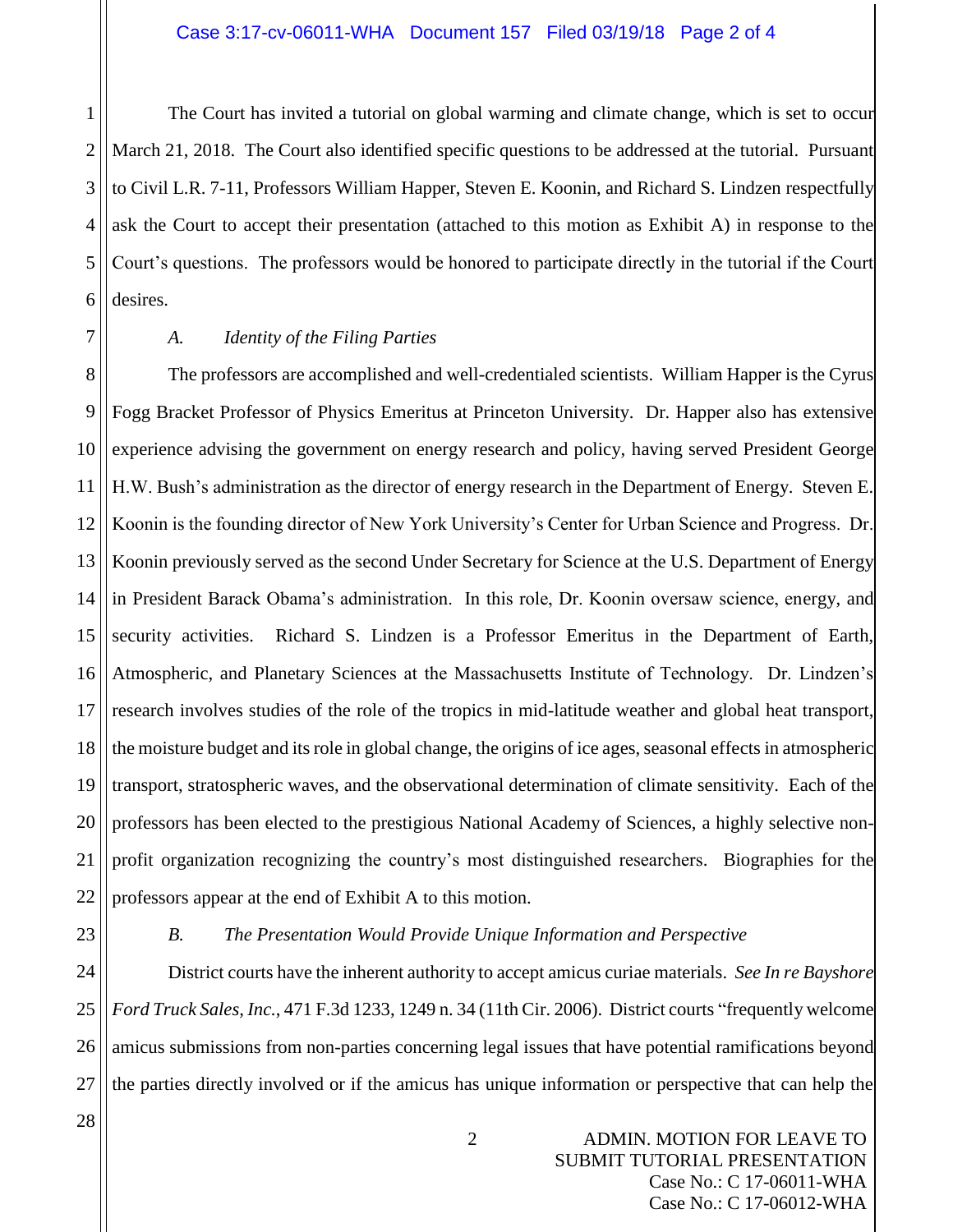#### Case 3:17-cv-06011-WHA Document 157 Filed 03/19/18 Page 3 of 4

1 2 3 4 5 court beyond the help the lawyers for the parties are able to provide." *NGV Gaming, Ltd. v. Upstream Point Molate, LLC*, 355 F.Supp.2d 1061, 1067 (N.D. Cal. 2005) (internal quotation omitted). Here, the results of this case could be far-reaching—with potential national impact. As active and longstanding members of the scientific community, the professors are particularly well qualified to assist the Court and address the concerns the Court has raised in its Notice of the Tutorial.

6 7 8 9 10 11 12 13 14 15 16 17 18 The Court has asked for information on: (1) the history of scientific study of climate change, and (2) the best science now available on global warming, glacier melt, sea rise, and coastal flooding. *See* Notice re Tutorial, Dkt. 135. The Court also identified nine specific areas of inquiry: (1) the cause of the various ice ages and the resulting rise in sea level; (2) the molecular difference by which CO2 absorbs infrared radiation but oxygen and nitrogen do not; (3) the mechanism by which infrared radiation trapped by CO2 in the atmosphere is turned into heat and finds its way back to sea level; (4) whether CO2 in the atmosphere reflects sunlight back into space; (5) the effect of the collective heat from tail pipe exhausts, engine radiators, and other heat from the combustion of fossil fuels; (6) the relationship between human respiration and the buildup of CO2 and whether plant life absorbs the CO2 humans emit; (7) the main sources of CO2 that account for the incremental buildup of CO2 in the atmosphere; (8) the main sources of heat that account for the incremental rise in temperature on Earth; and (9) the GCC and GCSCT presentations referred to in the Complaint. *See* Some Questions for the Tutorial, Dkt. 138.

19 20 21 22 23 The Court's specified questions include topics that have been the subject of the professors' study and analysis for decades. These men have been thought and policy leaders in the scientific community and in the administrations of two different U.S. Presidents. They have extensive research experience with the specific issues the Court identified. As such, they offer a valuable perspective on these issues.

24 25 26 27 The attached presentation contains three sections: (1) an overview; (2) responses to the Court's questions; and (3) biographies of the professors. The short overview section makes the following points: (1) the climate is always changing; changes like those of the past half-century are common in the geologic record, driven by powerful natural phenomena; (2) human influences on the climate are a